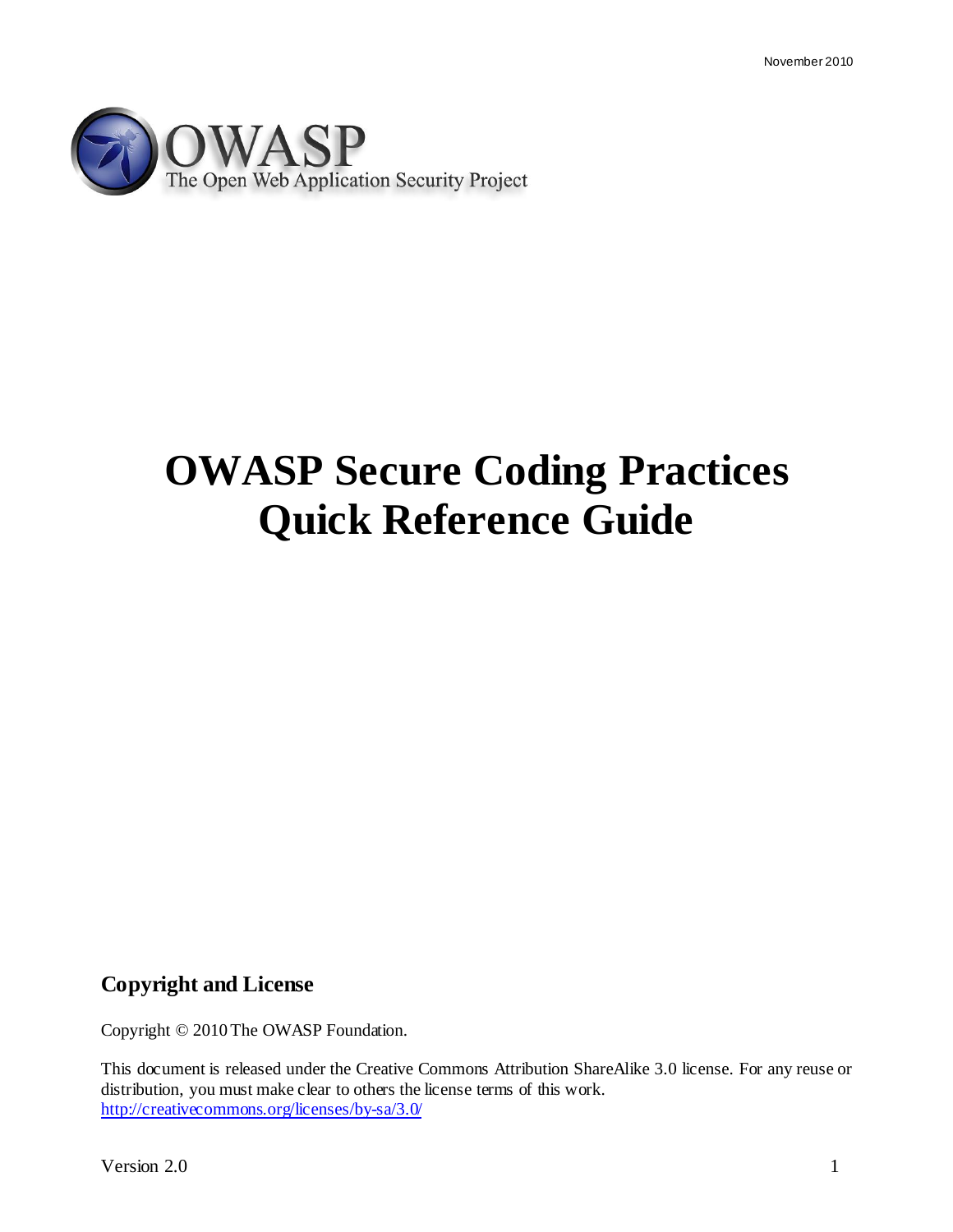## **Table of Contents**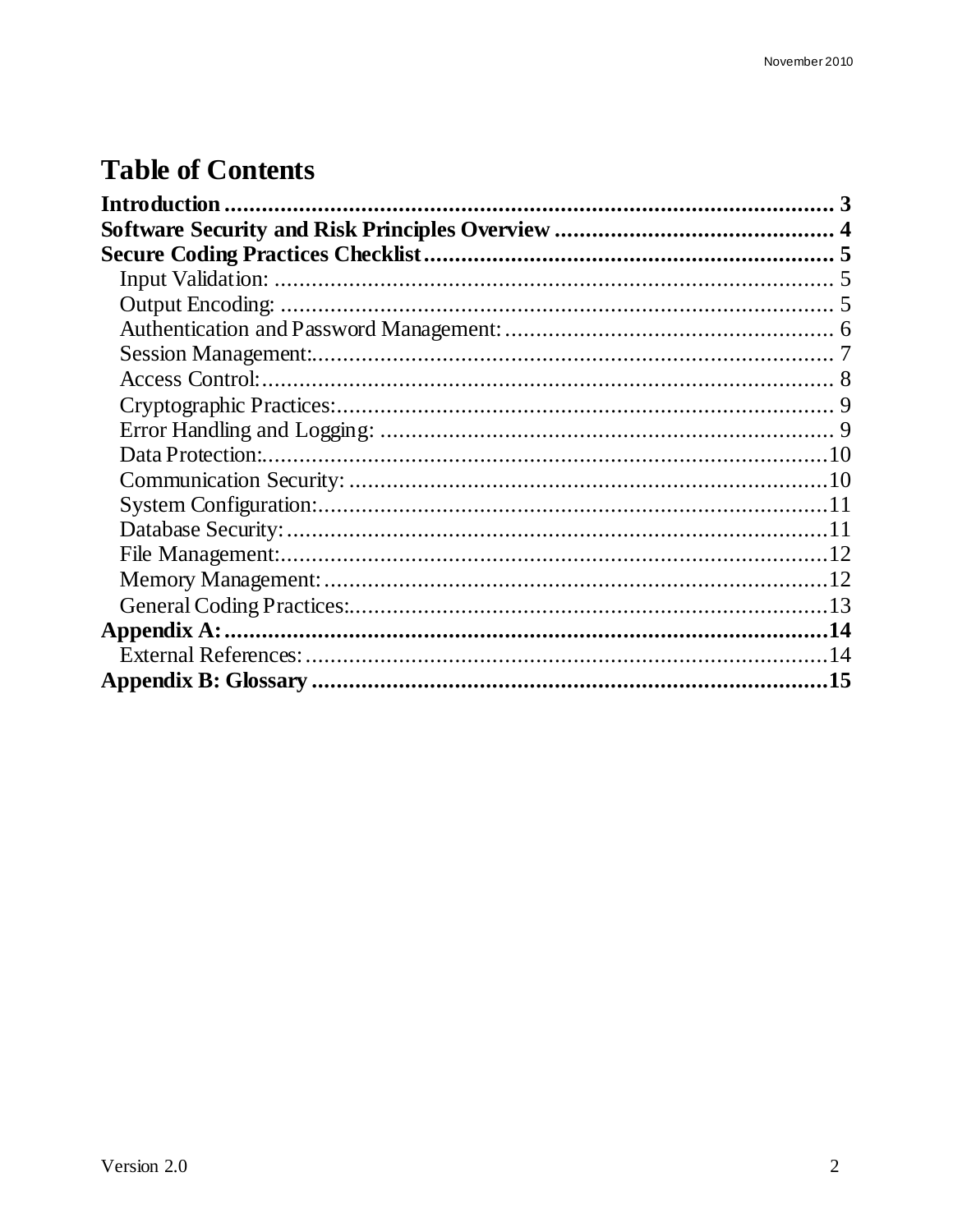## <span id="page-2-0"></span>**Introduction**

This technology agnostic document defines a set of general software security coding practices, in a checklist format, that can be integrated into the software development lifecycle. Implementation of these practices will mitigate most common software vulnerabilities.

Generally, it is much less expensive to build secure software than to correct security issues after the software package has been completed, not to mention the costs that may be associated with a security breach.

Securing critical software resources is more important than ever as the focus of attackers has steadily moved toward the application layer. A 2009 SANS study<sup>1</sup> found that attacks against web applications constitute more than 60% of the total attack attempts observed on the Internet.

When utilizing this guide, development teams should start by assessing the maturity of their secure software development lifecycle and the knowledge level of their development staff. Since this guide does not cover the details of how to implement each coding practice, developers will either need to have the prior knowledge or have sufficient resources available that provide the necessary guidance. This guide provides coding practices that can be translated into coding requirements without the need for the developer to have an in depth understanding of security vulnerabilities and exploits. However, other members of the development team should have the responsibility, adequate training, tools and resources to validate that the design and implementation of the entire system is secure.

A glossary of important terms in this document, including section headings and words shown in *italics*, is provided in appendix B.

Guidance on implementing a secure software development framework is beyond the scope of this paper, however the following additional general practices and resources are recommended:

- Clearly define roles and responsibilities
- Provide development teams with adequate software security training
- Implement a secure software development lifecycle o [OWASP CLASP Project](http://www.owasp.org/index.php/Category:OWASP_CLASP_Project)
- Establish secure coding standards o [OWASP Development Guide Project](http://www.owasp.org/index.php/Category:OWASP_Guide_Project)
- Build a re-usable object library o [OWASP Enterprise Security API \(ESAPI\) Project](http://www.owasp.org/index.php/Category:OWASP_Enterprise_Security_API)
- Verify the effectiveness of security controls o [OWASP Application Security Verification Standard \(ASVS\) Project\)](http://www.owasp.org/index.php/Category:OWASP_Application_Security_Verification_Standard_Project)
- Establish secure outsourced development practices including defining security requirements and verification methodologies in both the request for proposal (RFP) and contract.
	- o [OWASP Legal Project](http://www.owasp.org/index.php/Category:OWASP_Legal_Project)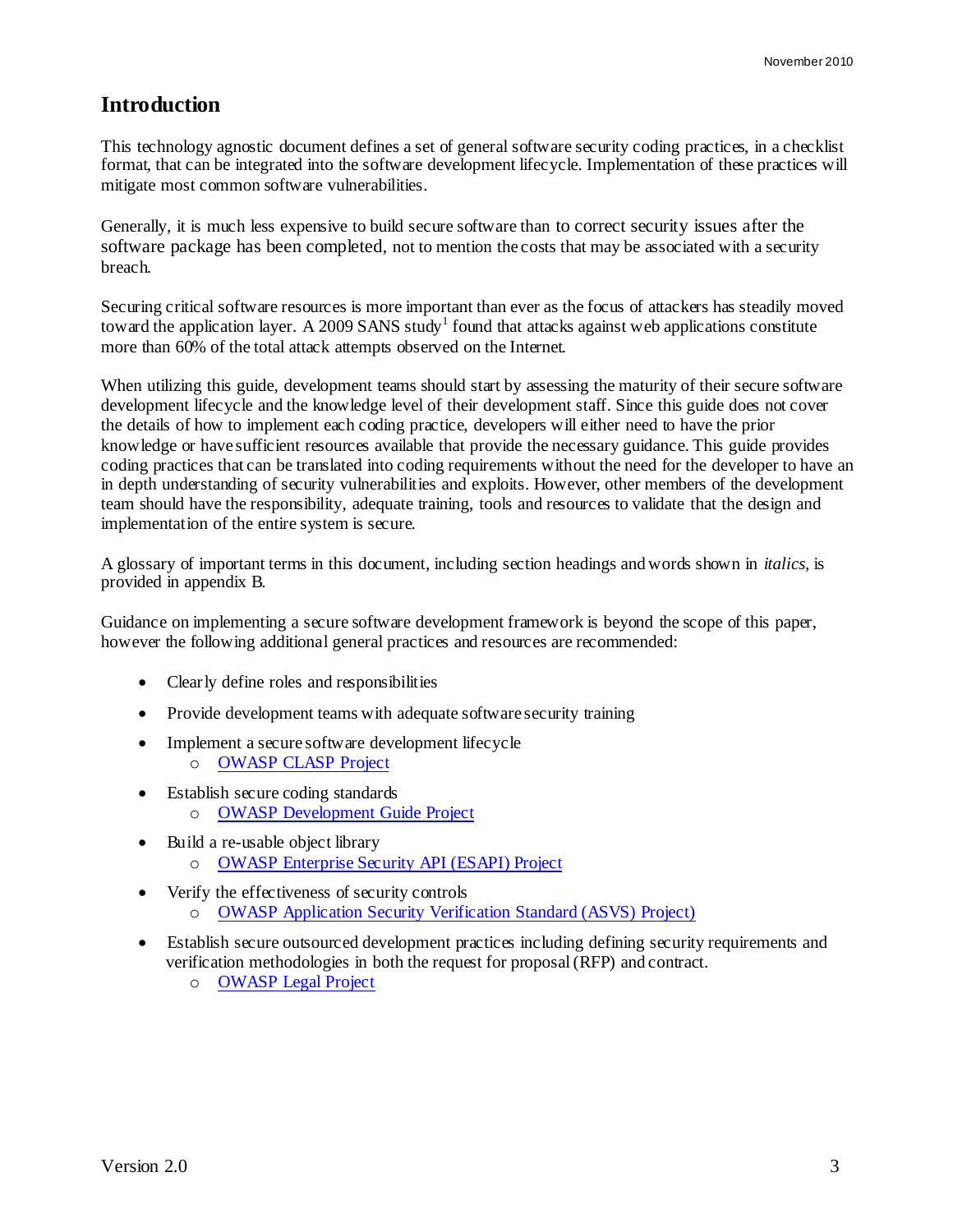## <span id="page-3-0"></span>**Software Security and Risk Principles Overview**

Building secure software requires a basic understanding of security principles. While a comprehensive review of security principles is beyond the scope of this guide, a quick overview is provided.

The goal of software security is to maintain the *[confidentiality,](#page-14-1) [integrity](#page-15-0)*, and *[availability](#page-14-2)* of information resources in order to enable successful business operations. This goal is accomplished through the implementation of *[security controls](#page-16-0)*. This guide focuses on the technical controls specific to *[mitigating](#page-15-1)* the occurrence of common software *[vulnerabilities](#page-16-1)*. While the primary focus is web applications and their supporting infrastructure, most of the guidance can be applied to any software deployment platform.

It is helpful to understand what is meant by risk, in order to protect the business from unacceptable risks associated with its reliance on software. Risk is a combination of factors that threaten the success of the business. This can be described conceptually as follows: a *[threat agent](#page-16-2)* interacts with a *[system](#page-16-3)*, which may have a *[vulnerability](#page-16-1)* that can be *[exploited](#page-14-3)* in order to cause an *[impact](#page-15-2)*. While this may seem like an abstract concept, think of it this way: a car burglar (threat agent) goes through a parking lot checking cars (the system) for unlocked doors (the vulnerability) and when they find one, they open the door (the exploit) and take whatever is inside (the impact). All of these factors play a role in secure software development.

There is a fundamental difference between the approach taken by a development team and that taken by someone attacking an application. A development team typically approaches an application based on what it is intended to do. In other words, they are designing an application to perform specific tasks based on documented functional requirements and use cases. An attacker, on the other hand, is more interested in what an application can be made to do and operates on the principle that "any action not specifically denied, is allowed". To address this, some additional elements need to be integrated into the early stages of the software lifecycle. These new elements are *[security requirements](#page-16-4)* and *[abuse cases](#page-14-4)*. This guide is designed to help with identifying high level security requirements and addressing many common abuse scenarios.

It is important for web development teams to understand that client side controls like client based input validation, hidden fields and interface controls (e.g., pull downs and radio buttons), provide little if any security benefit. An attacker can use tools like client side web proxies (e.g. OWASP WebScarab, Burp) or network packet capture tools (e.g., WireShark) to analyze application traffic and submit custom built requests, bypassing the interface all together. Additionally, Flash, Java Applets and other client side objects can be decompiled and analyzed for flaws.

Software security flaws can be introduced at any stage of the software development lifecycle, including:

- Not identifying security requirements up front
- Creating conceptual designs that have logic errors
- Using poor coding practices that introduce technical vulnerabilities
- Deploying the software improperly
- Introducing flaws during maintenance or updating

Furthermore, it is important to understand that software vulnerabilities can have a scope beyond the software itself. Depending on the nature of the software, the vulnerability and the supporting infrastructure, the impacts of a successful exploitation can include compromises to any or all of the following:

- The software and its associated information
- The operating systems of the associated servers
- The backend database
- Other applications in a shared environment
- The user's system
- Other software that the user interacts with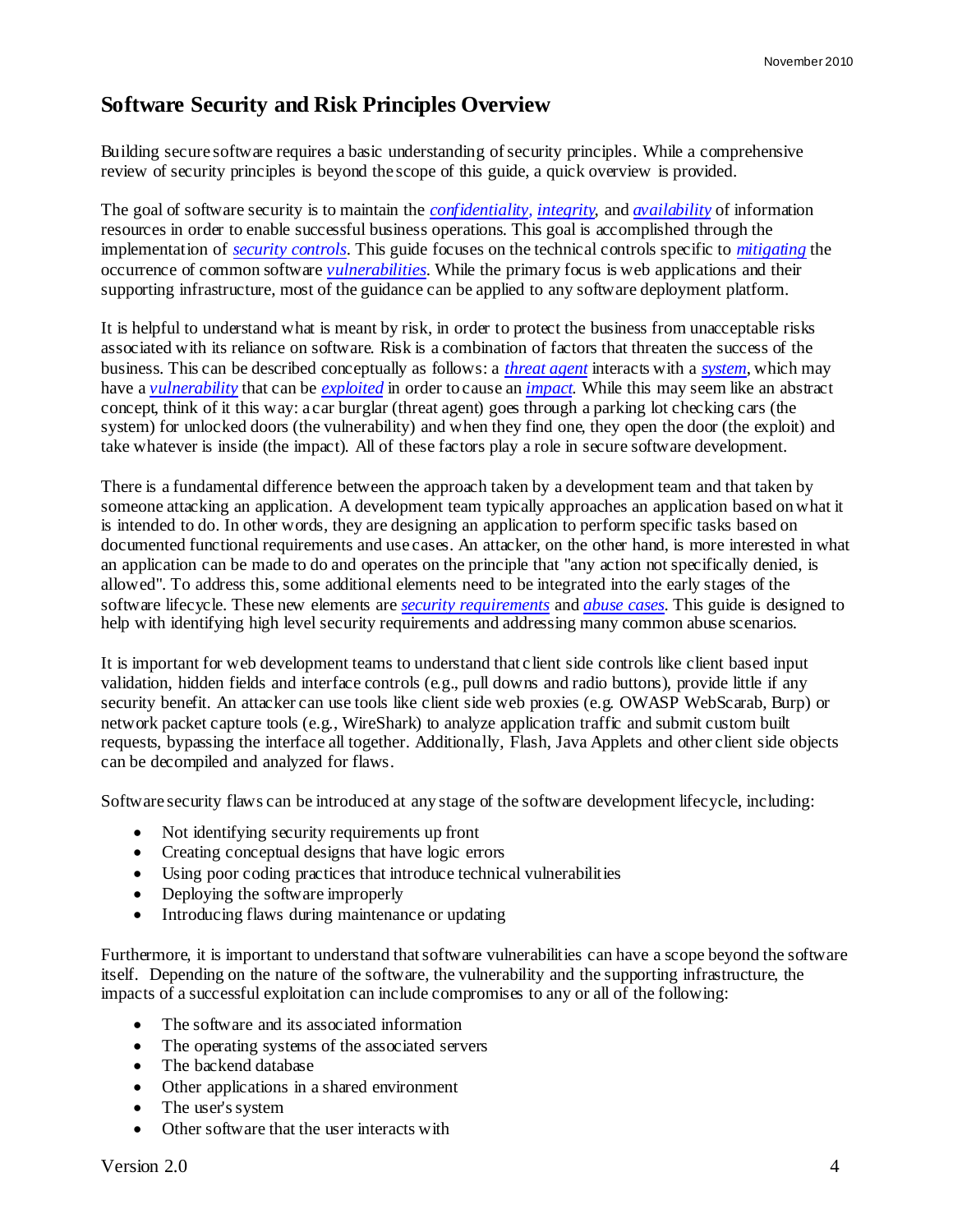## <span id="page-4-0"></span>**Secure Coding Practices Checklist**

#### <span id="page-4-1"></span>**Input Validation:**

- $\Box$  Conduct all data validation on a trusted system (e.g., The server)
- $\Box$  Identify all data sources and classify them into trusted and untrusted. Validate all data from untrusted sources (e.g., Databases, file streams, etc.)
- $\Box$  There should be a centralized input validation routine for the application
- $\Box$  Specify proper character sets, such as UTF-8, for all sources of input
- Encode data to a common character set before validating (*[Canonicalize](#page-14-5)*)
- $\Box$  All validation failures should result in input rejection
- $\Box$  Determine if the system supports UTF-8 extended character sets and if so, validate after UTF-8 decoding is completed
- $\Box$  Validate all client provided data before processing, including all parameters, URLs and HTTP header content (e.g. Cookie names and values). Be sure to include automated post backs from JavaScript, Flash or other embedded code
- $\Box$  Verify that header values in both requests and responses contain only ASCII characters
- $\Box$  Validate data from redirects (An attacker may submit malicious content directly to the target of the redirect, thus circumventing application logic and any validation performed before the redirect)
- $\Box$  Validate for expected data types
- Validate data range
- $\Box$  Validate data length
- $\Box$  Validate all input against a "white" list of allowed characters, whenever possible
- If any potentially *[hazardous characters](#page-15-3)* must be allowed as input, be sure that you implement additional controls like output encoding, secure task specific APIs and accounting for the utilization of that data throughout the application . Examples of common hazardous characters include:

 $<<$  > " ' % ( ) & + \ \' \"

- $\Box$  If your standard validation routine cannot address the following inputs, then they should be checked discretely
	- o Check for null bytes (%00)
	- o Check for new line characters (%0d, %0a, \r, \n)
	- $\circ$  Check for "dot-dot-slash" (../ or ..) path alterations characters. In cases where UTF-8 extended character set encoding is supported, address alternate representation like: %c0%ae%c0%ae/ (Utilize *[canonicalization](#page-14-5)* to address double encoding or other forms of obfuscation attacks)

#### <span id="page-4-2"></span>**Output Encoding:**

- $\Box$  Conduct all encoding on a trusted system (e.g., The server)
- $\Box$  Utilize a standard, tested routine for each type of outbound encoding
- *[Contextually output encode](#page-14-6)* all data returned to the client that originated outside the application's *[trust](#page-16-5)  [boundary](#page-16-5)*. *[HTML entity encoding](#page-15-4)* is one example, but does not work in all cases
- $\Box$  Encode all characters unless they are known to be safe for the intended interpreter
- Contextually *[sanitize](#page-16-6)* all output of un-trusted data to queries for SQL, XML, and LDAP
- □ *[Sanitize](#page-16-6)* all output of un-trusted data to operating system commands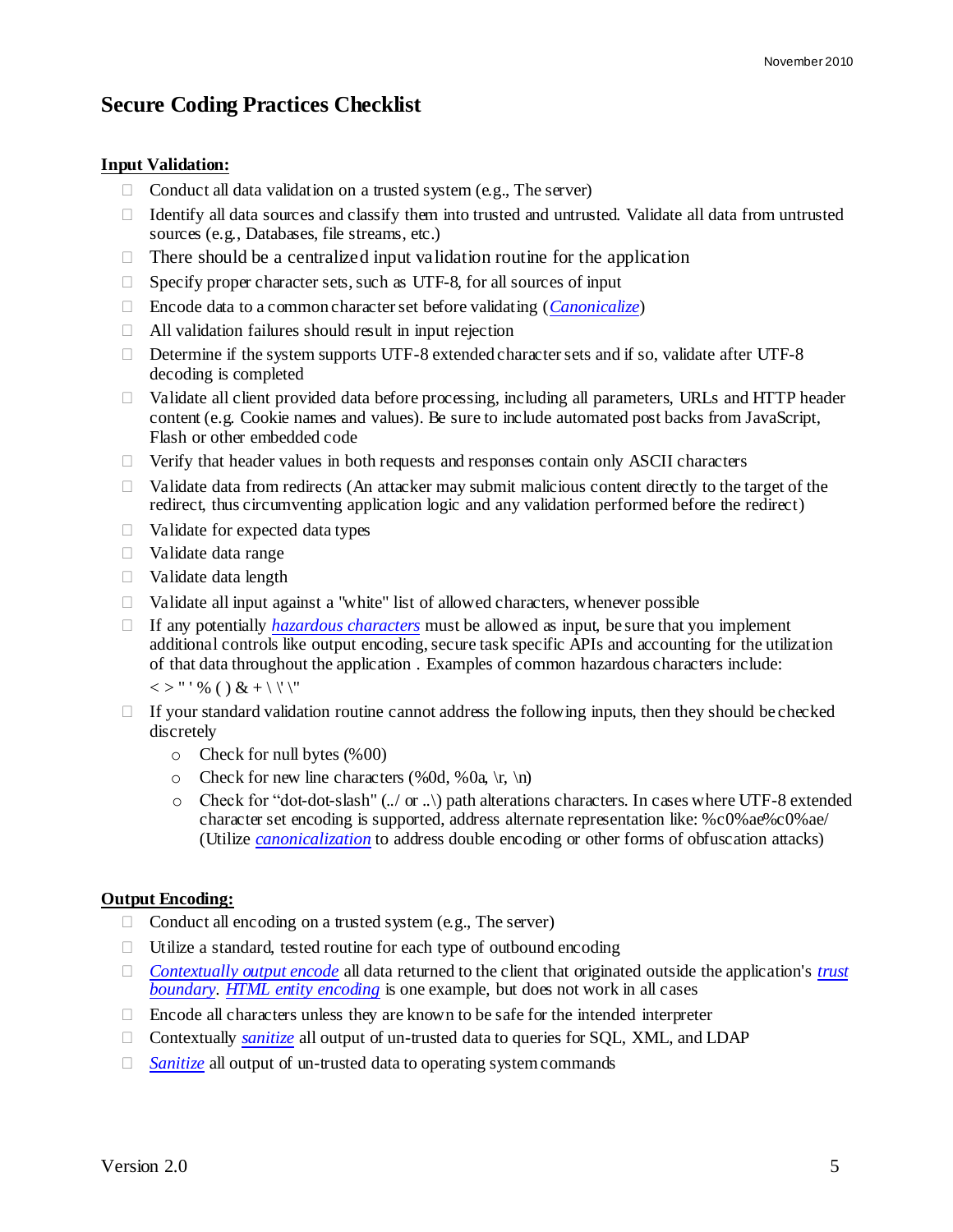#### <span id="page-5-0"></span>**Authentication and Password Management:**

- $\Box$  Require authentication for all pages and resources, except those specifically intended to be public
- $\Box$  All authentication controls must be enforced on a trusted system (e.g., The server)
- $\Box$  Establish and utilize standard, tested, authentication services whenever possible
- $\Box$  Use a centralized implementation for all authentication controls, including libraries that call external authentication services
- $\Box$  Segregate authentication logic from the resource being requested and use redirection to and from the centralized authentication control
- $\Box$  All authentication controls should fail securely
- $\Box$  All administrative and account management functions must be at least as secure as the primary authentication mechanism
- $\Box$  If your application manages a credential store, it should ensure that only cryptographically strong oneway salted hashes of passwords are stored and that the table/file that stores the passwords and keys is write-able only by the application. (Do not use the MD5 algorithm if it can be avoided)
- $\Box$  Password hashing must be implemented on a trusted system (e.g., The server).
- Validate the authentication data only on completion of all data input, especially for *[sequential](#page-16-7)  [authentication](#page-16-7)* implementations
- $\Box$  Authentication failure responses should not indicate which part of the authentication data was incorrect. For example, instead of "Invalid username" or "Invalid password", just use "Invalid username and/or password" for both. Error responses must be truly identical in both display and source code
- $\Box$  Utilize authentication for connections to external systems that involve sensitive information or functions
- $\Box$  Authentication credentials for accessing services external to the application should be encrypted and stored in a protected location on a trusted system (e.g., The server). The source code is NOT a secure location
- $\Box$  Use only HTTP POST requests to transmit authentication credentials
- $\Box$  Only send non-temporary passwords over an encrypted connection or as encrypted data, such as in an encrypted email. Temporary passwords associated with email resets may be an exception
- $\Box$  Enforce password complexity requirements established by policy or regulation. Authentication credentials should be sufficient to withstand attacks that are typical of the threats in the deployed environment. (e.g., requiring the use of alphabetic as well as numeric and/or special characters)
- $\Box$  Enforce password length requirements established by policy or regulation. Eight characters is commonly used, but 16 is better or consider the use of multi-word pass phrases
- $\Box$  Password entry should be obscured on the user's screen. (e.g., on web forms use the input type "password")
- $\Box$  Enforce account disabling after an established number of invalid login attempts (e.g., five attempts is common). The account must be disabled for a period of time sufficient to discourage brute force guessing of credentials, but not so long as to allow for a denial-of-service attack to be performed
- $\Box$  Password reset and changing operations require the same level of controls as account creation and authentication.
- $\Box$  Password reset questions should support sufficiently random answers. (e.g., "favorite book" is a bad question because "The Bible" is a very common answer)
- $\Box$  If using email based resets, only send email to a pre-registered address with a temporary link/password
- $\Box$  Temporary passwords and links should have a short expiration time
- $\Box$  Enforce the changing of temporary passwords on the next use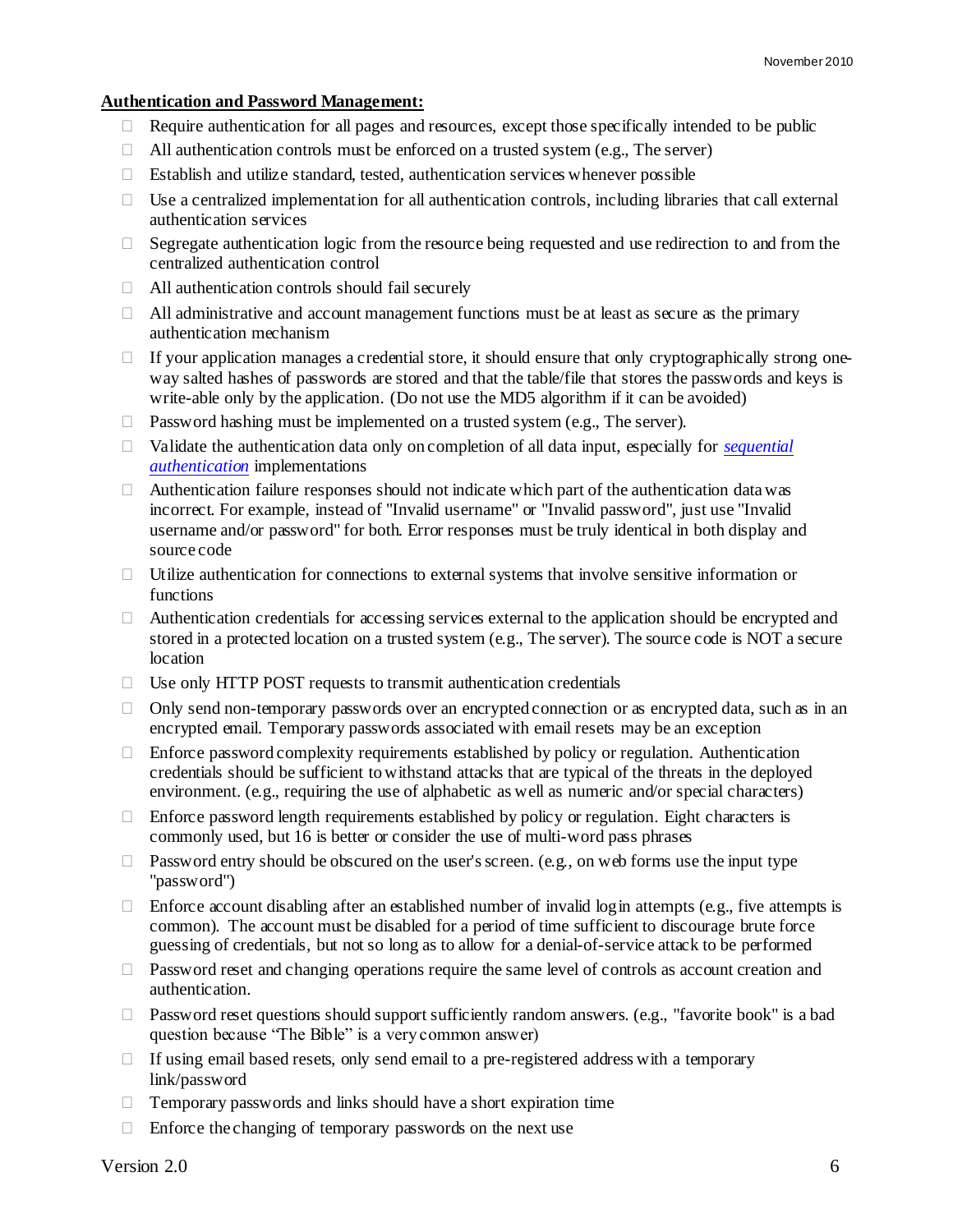- $\Box$  Notify users when a password reset occurs
- Prevent password re-use
- $\Box$  Passwords should be at least one day old before they can be changed, to prevent attacks on password re-use
- $\Box$  Enforce password changes based on requirements established in policy or regulation. Critical systems may require more frequent changes. The time between resets must be administratively controlled
- $\Box$  Disable "remember me" functionality for password fields
- $\Box$  The last use (successful or unsuccessful) of a user account should be reported to the user at their next successful login
- $\Box$  Implement monitoring to identify attacks against multiple user accounts, utilizing the same password. This attack pattern is used to bypass standard lockouts, when user IDs can be harvested or guessed
- $\Box$  Change all vendor-supplied default passwords and user IDs or disable the associated accounts
- $\Box$  Re-authenticate users prior to performing critical operations
- $\Box$  Use *[Multi-Factor Authentication](#page-15-5)* for highly sensitive or high value transactional accounts
- $\Box$  If using third party code for authentication, inspect the code carefully to ensure it is not affected by any malicious code

#### <span id="page-6-0"></span>**Session Management:**

- $\Box$  Use the server or framework's session management controls. The application should only recognize these session identifiers as valid
- $\Box$  Session identifier creation must always be done on a trusted system (e.g., The server)
- $\Box$  Session management controls should use well vetted algorithms that ensure sufficiently random session identifiers
- $\Box$  Set the domain and path for cookies containing authenticated session identifiers to an appropriately restricted value for the site
- $\Box$  Logout functionality should fully terminate the associated session or connection
- $\Box$  Logout functionality should be available from all pages protected by authorization
- $\Box$  Establish a session inactivity timeout that is as short as possible, based on balancing risk and business functional requirements. In most cases it should be no more than several hours
- $\Box$  Disallow persistent logins and enforce periodic session terminations, even when the session is active. Especially for applications supporting rich network connections or connecting to critical systems. Termination times should support business requirements and the user should receive sufficient notification to mitigate negative impacts
- $\Box$  If a session was established before login, close that session and establish a new session after a successful login
- $\Box$  Generate a new session identifier on any re-authentication
- $\Box$  Do not allow concurrent logins with the same user ID
- $\Box$  Do not expose session identifiers in URLs, error messages or logs. Session identifiers should only be located in the HTTP cookie header. For example, do not pass session identifiers as GET parameters
- $\Box$  Protect server side session data from unauthorized access, by other users of the server, by implementing appropriate access controls on the server
- $\Box$  Generate a new session identifier and deactivate the old one periodically. (This can mitigate certain session hijacking scenarios where the original identifier was compromised)
- $\Box$  Generate a new session identifier if the connection security changes from HTTP to HTTPS, as can occur during authentication. Within an application, it is recommended to consistently utilize HTTPS rather than switching between HTTP to HTTPS.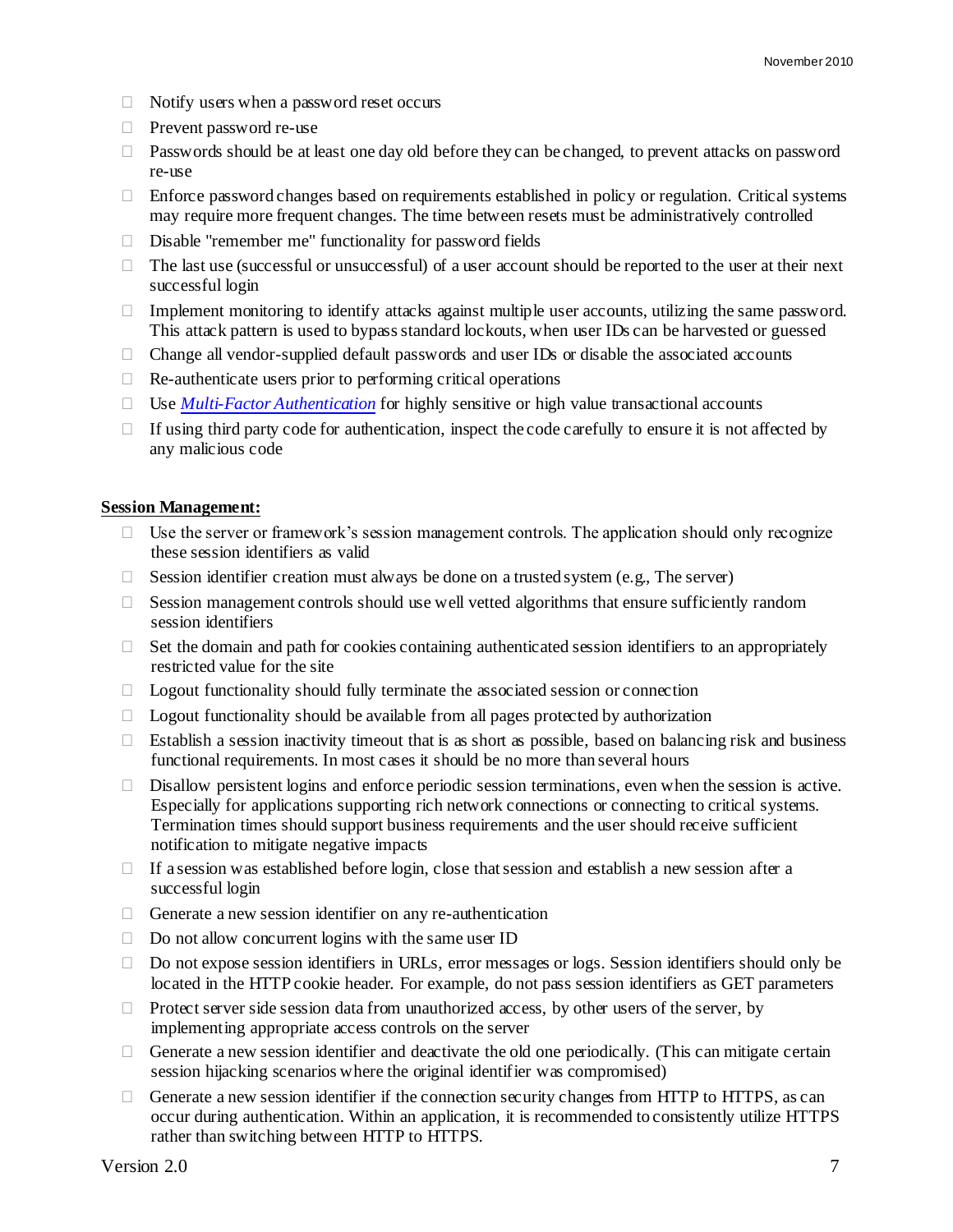- $\Box$  Supplement standard session management for sensitive server-side operations, like account management, by utilizing per-session strong random tokens or parameters. This method can be used to prevent *[Cross Site Request Forgery](#page-14-7)* attacks
- $\Box$  Supplement standard session management for highly sensitive or critical operations by utilizing perrequest, as opposed to per-session, strong random tokens or parameters
- $\Box$  Set the "secure" attribute for cookies transmitted over an TLS connection
- $\Box$  Set cookies with the HttpOnly attribute, unless you specifically require client-side scripts within your application to read or set a cookie's value

#### <span id="page-7-0"></span>**Access Control:**

- $\Box$  Use only trusted system objects, e.g. server side session objects, for making access authorization decisions
- $\Box$  Use a single site-wide component to check access authorization. This includes libraries that call external authorization services
- Access controls should fail securely
- $\Box$  Deny all access if the application cannot access its security configuration information
- $\Box$  Enforce authorization controls on every request, including those made by server side scripts, "includes" and requests from rich client-side technologies like AJAX and Flash
- $\Box$  Segregate privileged logic from other application code
- □ Restrict access to files or other resources, including those outside the application's direct control, to only authorized users
- $\Box$  Restrict access to protected URLs to only authorized users
- $\Box$  Restrict access to protected functions to only authorized users
- □ Restrict direct object references to only authorized users
- $\Box$  Restrict access to services to only authorized users
- $\Box$  Restrict access to application data to only authorized users
- $\Box$  Restrict access to user and data attributes and policy information used by access controls
- $\Box$  Restrict access security-relevant configuration information to only authorized users
- $\Box$  Server side implementation and presentation layer representations of access control rules must match
- If *[state data](#page-16-8)* must be stored on the client, use encryption and integrity checking on the server side to catch state tampering.
- $\Box$  Enforce application logic flows to comply with business rules
- $\Box$  Limit the number of transactions a single user or device can perform in a given period of time. The transactions/time should be above the actual business requirement, but low enough to deter automated attacks
- $\Box$  Use the "referer" header as a supplemental check only, it should never be the sole authorization check, as it is can be spoofed
- $\Box$  If long authenticated sessions are allowed, periodically re-validate a user's authorization to ensure that their privileges have not changed and if they have, log the user out and force them to re-authenticate
- Implement account auditing and enforce the disabling of unused accounts (e.g., After no more than 30 days from the expiration of an account's password.)
- $\Box$  The application must support disabling of accounts and terminating sessions when authorization ceases (e.g., Changes to role, employment status, business process, etc*.*)
- $\Box$  Service accounts or accounts supporting connections to or from external systems should have the least privilege possible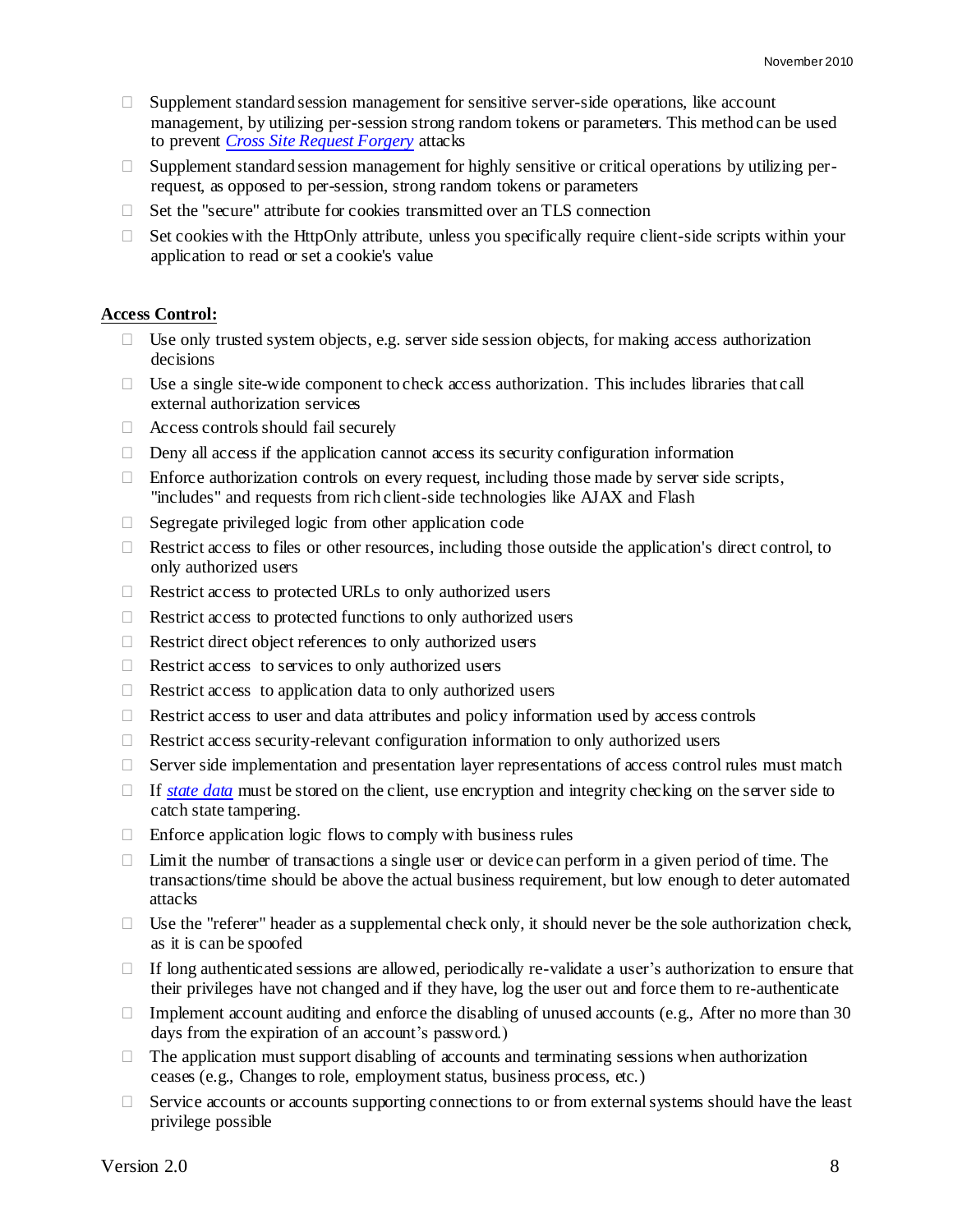$\Box$  Create an Access Control Policy to document an application's business rules, data types and access authorization criteria and/or processes so that access can be properly provisioned and controlled. This includes identifying access requirements for both the data and system resources

#### <span id="page-8-0"></span>**Cryptographic Practices:**

- $\Box$  All cryptographic functions used to protect secrets from the application user must be implemented on a trusted system (e.g., The server)
- $\Box$  Protect master secrets from unauthorized access
- $\Box$  Cryptographic modules should fail securely
- All random numbers, random file names, random GUIDs, and random strings should be generated using the cryptographic module's approved random number generator when these random values are intended to be un-guessable
- $\Box$  Cryptographic modules used by the application should be compliant to FIPS 140-2 or an equivalent standard. (Se[e http://csrc.nist.gov/groups/STM/cmvp/validation.html\)](http://csrc.nist.gov/groups/STM/cmvp/validation.html)
- Establish and utilize a policy and process for how cryptographic keys will be managed

#### <span id="page-8-1"></span>**Error Handling and Logging:**

- □ Do not disclose sensitive information in error responses, including system details, session identifiers or account information
- $\Box$  Use error handlers that do not display debugging or stack trace information
- $\Box$  Implement generic error messages and use custom error pages
- $\Box$  The application should handle application errors and not rely on the server configuration
- $\Box$  Properly free allocated memory when error conditions occur
- $\Box$  Error handling logic associated with security controls should deny access by default
- $\Box$  All logging controls should be implemented on a trusted system (e.g., The server)
- $\Box$  Logging controls should support both success and failure of specified security events
- Ensure logs contain important *[log event data](#page-15-6)*
- Ensure log entries that include un-trusted data will not execute as code in the intended log viewing interface or software
- $\Box$  Restrict access to logs to only authorized individuals
- $\Box$  Utilize a master routine for all logging operations
- $\Box$  Do not store sensitive information in logs, including unnecessary system details, session identifiers or passwords
- $\Box$  Ensure that a mechanism exists to conduct log analysis
- $\Box$  Log all input validation failures
- $\Box$  Log all authentication attempts, especially failures
- $\Box$  Log all access control failures
- $\Box$  Log all apparent tampering events, including unexpected changes to state data
- $\Box$  Log attempts to connect with invalid or expired session tokens
- $\Box$  Log all system exceptions
- $\Box$  Log all administrative functions, including changes to the security configuration settings
- □ Log all backend TLS connection failures
- □ Log cryptographic module failures
- $\Box$  Use a cryptographic hash function to validate log entry integrity

 $Version 2.0$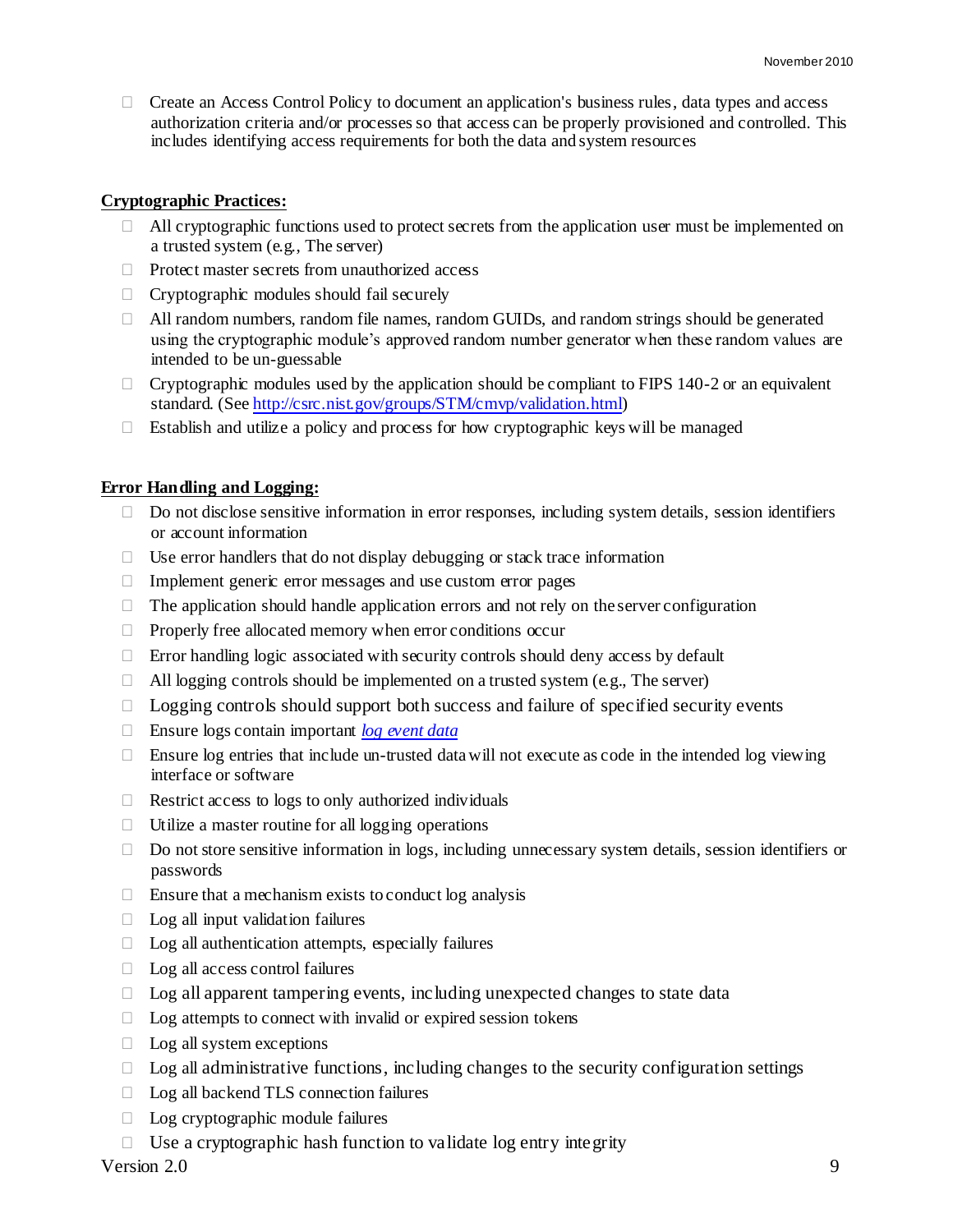#### <span id="page-9-0"></span>**Data Protection:**

- $\Box$  Implement least privilege, restrict users to only the functionality, data and system information that is required to perform their tasks
- $\Box$  Protect all cached or temporary copies of sensitive data stored on the server from unauthorized access and purge those temporary working files a soon as they are no longer required.
- $\Box$  Encrypt highly sensitive stored information, like authentication verification data, even on the server side. Always use well vetted algorithms, see "Cryptographic Practices" for additional guidance
- $\Box$  Protect server-side source-code from being downloaded by a user
- $\Box$  Do not store passwords, connection strings or other sensitive information in clear text or in any noncryptographically secure manner on the client side. This includes embedding in insecure formats like: MS viewstate, Adobe flash or compiled code
- $\Box$  Remove comments in user accessible production code that may reveal backend system or other sensitive information
- $\Box$  Remove unnecessary application and system documentation as this can reveal useful information to attackers
- $\Box$  Do not include sensitive information in HTTP GET request parameters
- $\square$  Disable auto complete features on forms expected to contain sensitive information, including authentication
- $\Box$  Disable client side caching on pages containing sensitive information. Cache-Control: no-store, may be used in conjunction with the HTTP header control "Pragma: no-cache", which is less effective, but is HTTP/1.0 backward compatible
- $\Box$  The application should support the removal of sensitive data when that data is no longer required. (e.g. personal information or certain financial data)
- $\Box$  Implement appropriate access controls for sensitive data stored on the server. This includes cached data, temporary files and data that should be accessible only by specific system users

#### <span id="page-9-1"></span>**Communication Security:**

- $\Box$  Implement encryption for the transmission of all sensitive information. This should include TLS for protecting the connection and may be supplemented by discrete encryption of sensitive files or non-HTTP based connections
- $\Box$  TLS certificates should be valid and have the correct domain name, not be expired, and be installed with intermediate certificates when required
- $\Box$  Failed TLS connections should not fall back to an insecure connection
- $\Box$  Utilize TLS connections for all content requiring authenticated access and for all other sensitive information
- $\Box$  Utilize TLS for connections to external systems that involve sensitive information or functions
- $\Box$  Utilize a single standard TLS implementation that is configured appropriately
- $\Box$  Specify character encodings for all connections
- $\Box$  Filter parameters containing sensitive information from the HTTP referer, when linking to external sites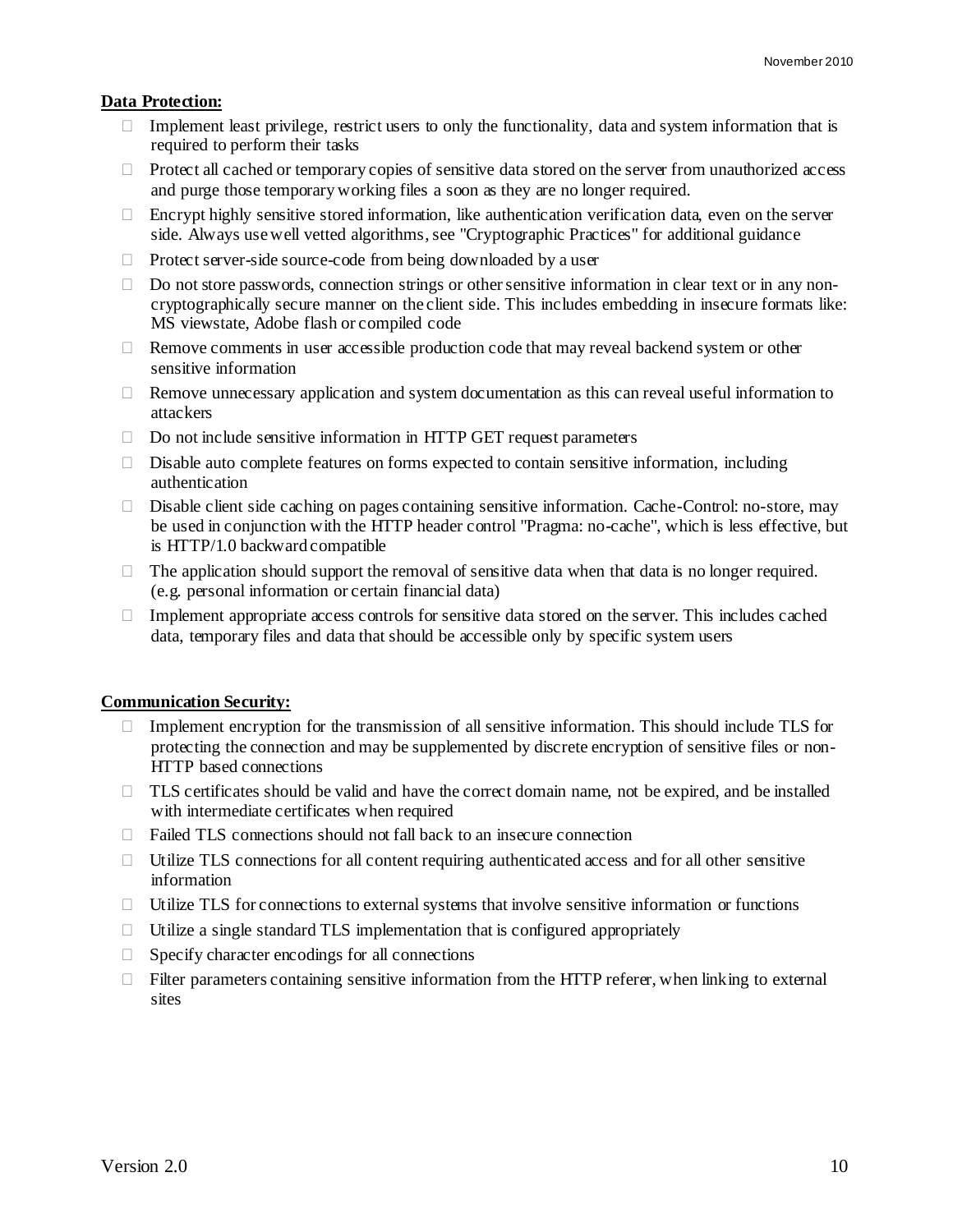#### <span id="page-10-0"></span>**System Configuration:**

- $\Box$  Ensure servers, frameworks and system components are running the latest approved version
- $\Box$  Ensure servers, frameworks and system components have all patches issued for the version in use
- $\Box$  Turn off directory listings
- $\Box$  Restrict the web server, process and service accounts to the least privileges possible
- $\Box$  When exceptions occur, fail securely
- $\Box$  Remove all unnecessary functionality and files
- $\Box$  Remove test code or any functionality not intended for production, prior to deployment
- $\Box$  Prevent disclosure of your directory structure in the robots.txt file by placing directories not intended for public indexing into an isolated parent directory. Then "Disallow" that entire parent directory in the robots.txt file rather than Disallowing each individual directory
- $\Box$  Define which HTTP methods, Get or Post, the application will support and whether it will be handled differently in different pages in the application
- $\Box$  Disable unnecessary HTTP methods, such as WebDAV extensions. If an extended HTTP method that supports file handling is required, utilize a well-vetted authentication mechanism
- $\Box$  If the web server handles both HTTP 1.0 and 1.1, ensure that both are configured in a similar manor or insure that you understand any difference that may exist (e.g. handling of extended HTTP methods)
- $\Box$  Remove unnecessary information from HTTP response headers related to the OS, web-server version and application frameworks
- $\Box$  The security configuration store for the application should be able to be output in human readable form to support auditing
- $\Box$  Implement an asset management system and register system components and software in it
- $\Box$  Isolate development environments from the production network and provide access only to authorized development and test groups. Development environments are often configured less securely than production environments and attackers may use this difference to discover shared weaknesses or as an avenue for exploitation
- $\Box$  Implement a software change control system to manage and record changes to the code both in development and production

#### <span id="page-10-1"></span>**Database Security:**

- Use strongly typed *[parameterized queries](#page-15-7)*
- $\Box$  Utilize input validation and output encoding and be sure to address meta characters. If these fail, do not run the database command
- $\Box$  Ensure that variables are strongly typed
- $\Box$  The application should use the lowest possible level of privilege when accessing the database
- Use secure credentials for database access
- $\Box$  Connection strings should not be hard coded within the application. Connection strings should be stored in a separate configuration file on a trusted system and they should be encrypted.
- $\Box$  Use stored procedures to abstract data access and allow for the removal of permissions to the base tables in the database
- $\Box$  Close the connection as soon as possible
- □ Remove or change all default database administrative passwords. Utilize strong passwords/phrases or implement multi-factor authentication
- $\Box$  Turn off all unnecessary database functionality (e.g., unnecessary stored procedures or services, utility packages, install only the minimum set of features and options required (surface area reduction))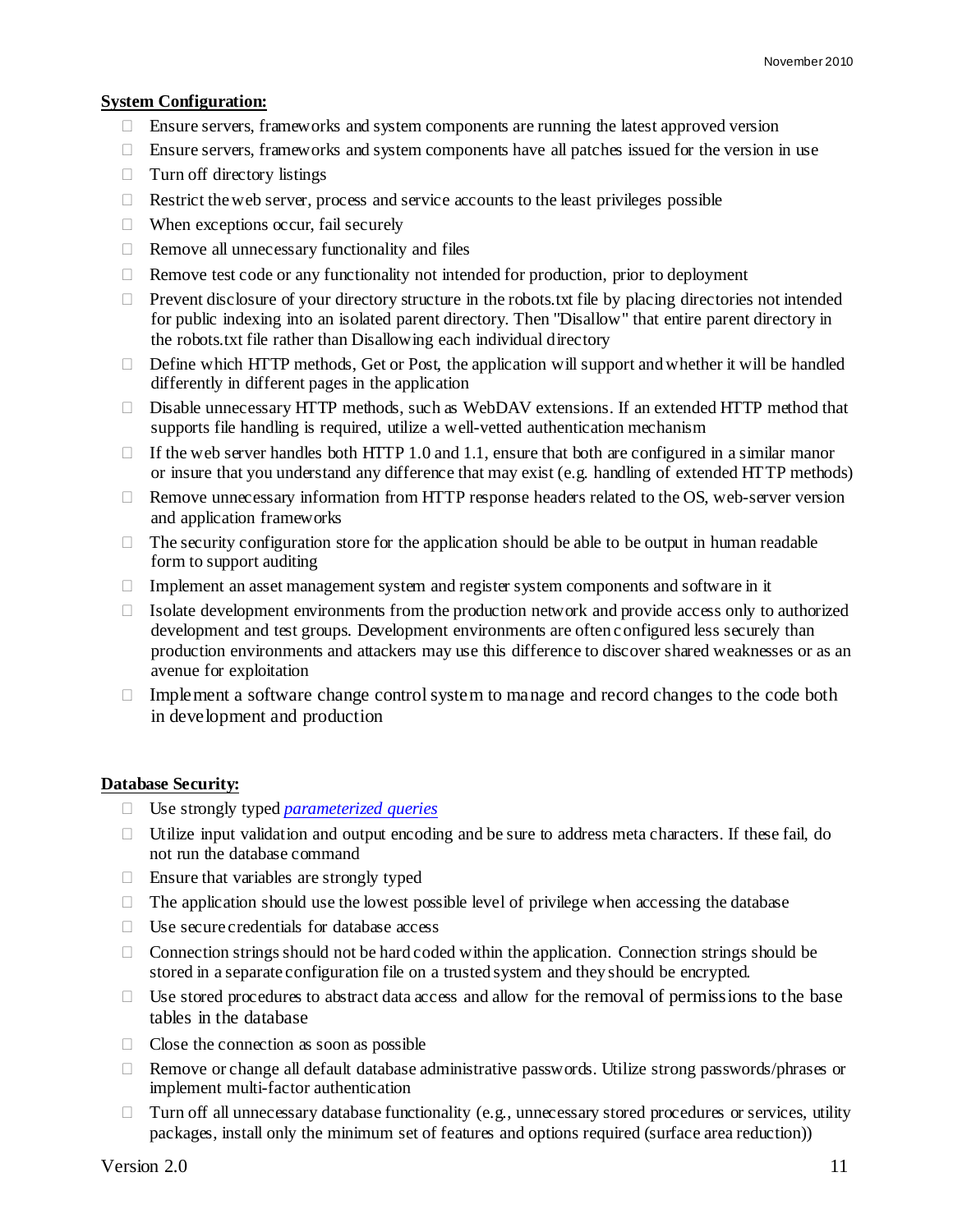- $\Box$  Remove unnecessary default vendor content (e.g., sample schemas)
- $\Box$  Disable any default accounts that are not required to support business requirements
- $\Box$  The application should connect to the database with different credentials for every trust distinction (e.g., user, read-only user, guest, administrators)

#### <span id="page-11-0"></span>**File Management:**

- $\Box$  Do not pass user supplied data directly to any dynamic include function
- $\Box$  Require authentication before allowing a file to be uploaded
- $\Box$  Limit the type of files that can be uploaded to only those types that are needed for business purposes
- $\Box$  Validate uploaded files are the expected type by checking file headers. Checking for file type by extension alone is not sufficient
- $\Box$  Do not save files in the same web context as the application. Files should either go to the content server or in the database.
- $\Box$  Prevent or restrict the uploading of any file that may be interpreted by the web server.
- $\Box$  Turn off execution privileges on file upload directories
- $\Box$  Implement safe uploading in UNIX by mounting the targeted file directory as a logical drive using the associated path or the chrooted environment
- When referencing existing files, use a white list of allowed file names and types. Validate the value of the parameter being passed and if it does not match one of the expected values, either reject it or use a hard coded default file value for the content instead
- $\Box$  Do not pass user supplied data into a dynamic redirect. If this must be allowed, then the redirect should accept only validated, relative path URLs
- $\Box$  Do not pass directory or file paths, use index values mapped to pre-defined list of paths
- $\Box$  Never send the absolute file path to the client
- $\Box$  Ensure application files and resources are read-only
- $\Box$  Scan user uploaded files for viruses and malware

#### <span id="page-11-1"></span>**Memory Management:**

- $\Box$  Utilize input and output control for un-trusted data
- $\Box$  Double check that the buffer is as large as specified
- $\Box$  When using functions that accept a number of bytes to copy, such as strncpy(), be aware that if the destination buffer size is equal to the source buffer size, it may not NULL-terminate the string
- $\Box$  Check buffer boundaries if calling the function in a loop and make sure there is no danger of writing past the allocated space
- $\Box$  Truncate all input strings to a reasonable length before passing them to the copy and concatenation functions
- $\Box$  Specifically close resources, don't rely on garbage collection. (e.g., connection objects, file handles, etc.)
- $\Box$  Use non-executable stacks when available
- $\Box$  Avoid the use of known vulnerable functions (e.g., printf, strcat, strcpy etc.)
- $\Box$  Properly free allocated memory upon the completion of functions and at all exit points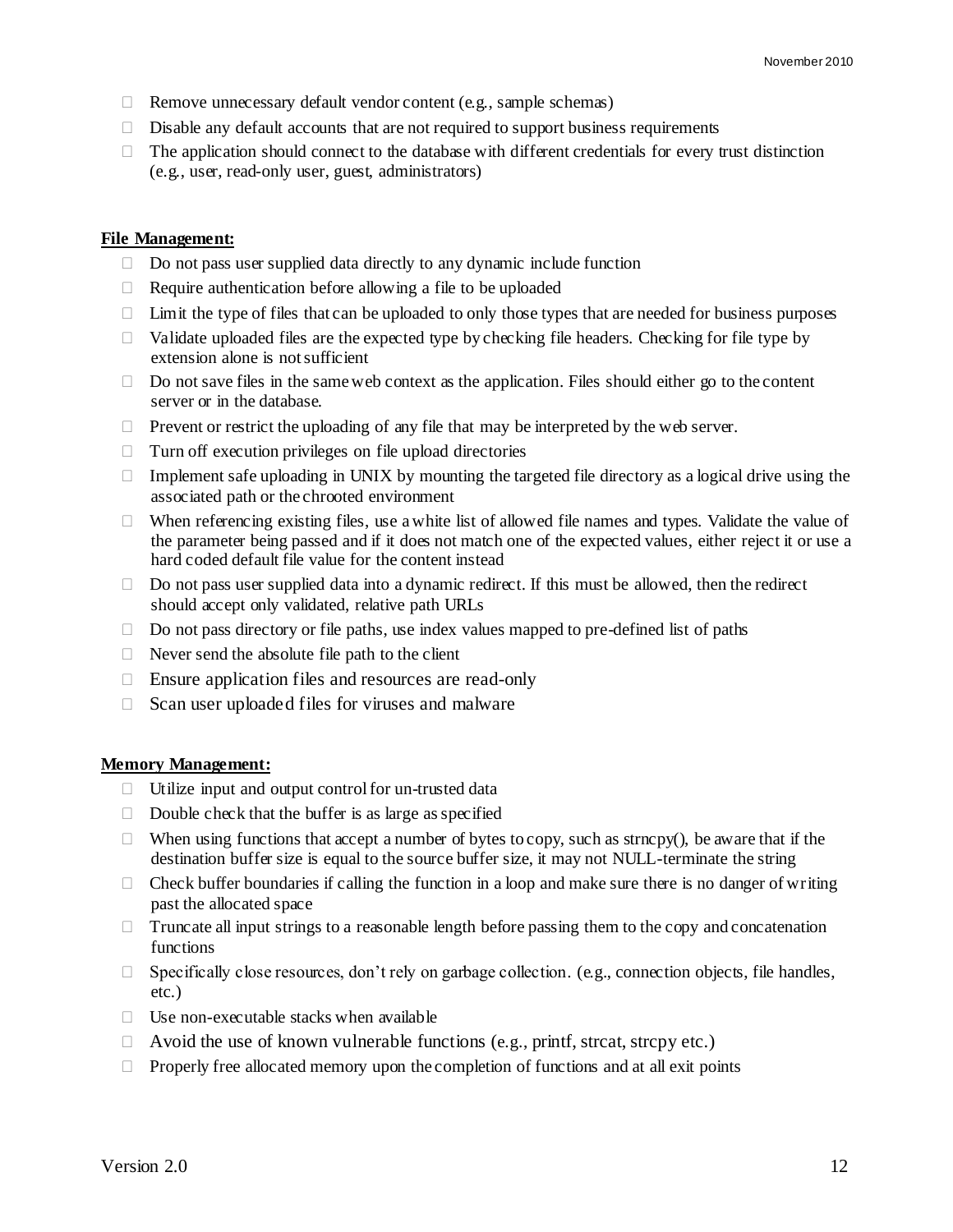#### <span id="page-12-0"></span>**General Coding Practices:**

- $\Box$  Use tested and approved managed code rather than creating new unmanaged code for common tasks
- $\Box$  Utilize task specific built-in APIs to conduct operating system tasks. Do not allow the application to issue commands directly to the Operating System, especially through the use of application initiated command shells
- Use checksums or hashes to verify the integrity of interpreted code, libraries, executables, and configuration files
- $\Box$  Utilize locking to prevent multiple simultaneous requests or use a synchronization mechanism to prevent race conditions
- $\Box$  Protect shared variables and resources from inappropriate concurrent access
- $\Box$  Explicitly initialize all your variables and other data stores, either during declaration or just before the first usage
- $\Box$  In cases where the application must run with elevated privileges, raise privileges as late as possible, and drop them as soon as possible
- $\Box$  Avoid calculation errors by understanding your programming language's underlying representation and how it interacts with numeric calculation. Pay close attention to byte size discrepancies, precision, signed/unsigned distinctions, truncation, conversion and casting between types, "not-a-number" calculations, and how your language handles numbers that are too large or too small for its underlying representation
- $\Box$  Do not pass user supplied data to any dynamic execution function
- $\Box$  Restrict users from generating new code or altering existing code
- $\Box$  Review all secondary applications, third party code and libraries to determine business necessity and validate safe functionality, as these can introduce new vulnerabilities
- $\Box$  Implement safe updating. If the application will utilize automatic updates, then use cryptographic signatures for your code and ensure your download clients verify those signatures. Use encrypted channels to transfer the code from the host server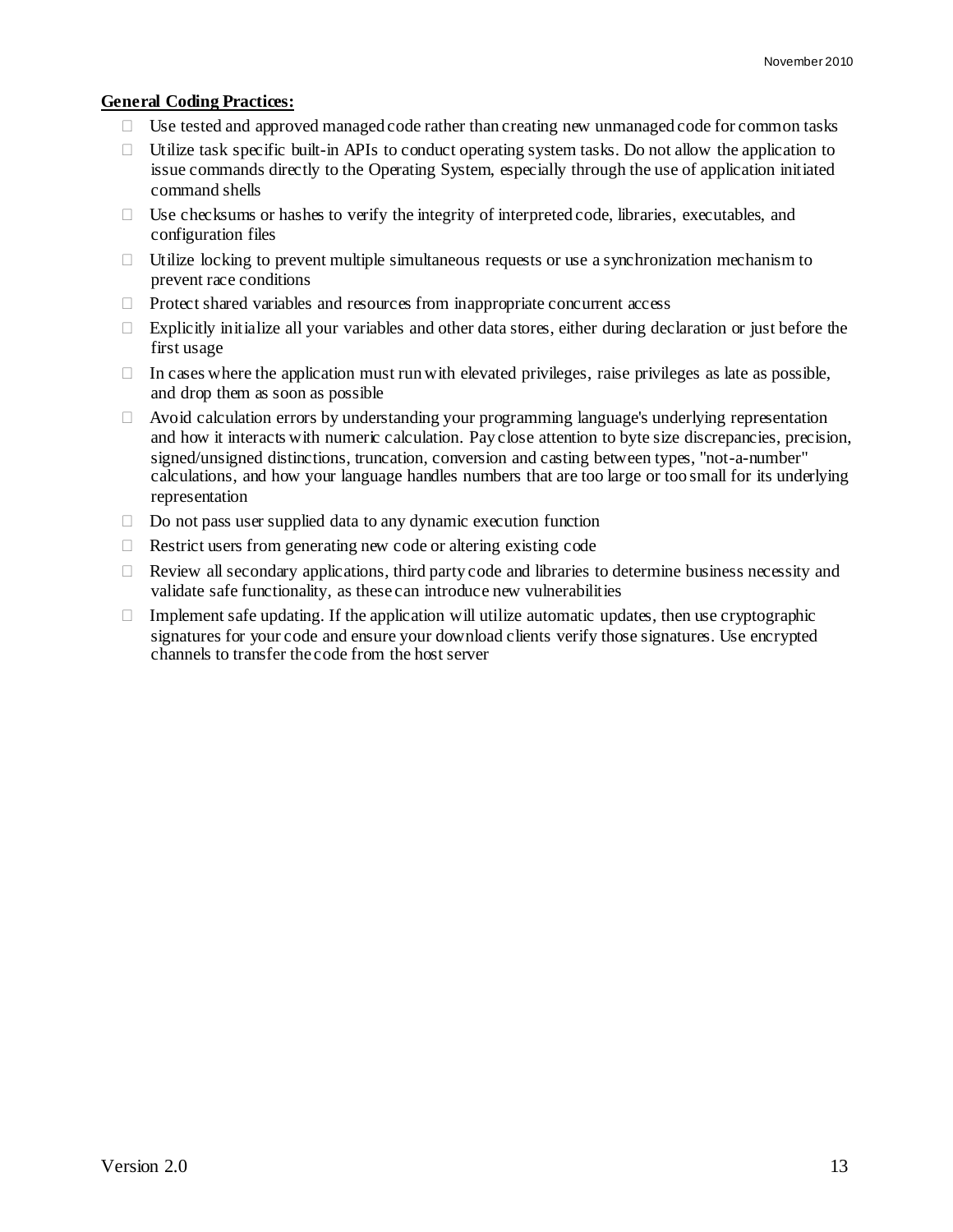## <span id="page-13-0"></span>**Appendix A:**

#### <span id="page-13-1"></span>**External References:**

- 1. Cited Reference Sans and TippingPoint "The Top Cyber Security Risks" <http://www.sans.org/top-cyber-security-risks/>
- Web Application Security Consortium <http://www.webappsec.org/>
- Common Weakness Enumeration (CWE) <http://cwe.mitre.org/>
- Department of Homeland Security Build Security In Portal <https://buildsecurityin.us-cert.gov/daisy/bsi/home.html>
- CERT Secure Coding <http://www.cert.org/secure-coding/>
- MSDN Security Developer Center <http://msdn.microsoft.com/en-us/security/default.aspx>
- SQL Injection Cheat Sheet <http://ferruh.mavituna.com/sql-injection-cheatsheet-oku/>
- Cross Site Scripting (XSS) Cheat Sheet <http://ha.ckers.org/xss.html>

### **Security Advisory Sites:**

Useful resources to check for known vulnerabilities against supporting infrastructure and frameworks

Secunia Citrix Vulnerability List:

<http://secunia.com/advisories/search/?search=citrix>

Security Focus Vulnerability Search:

<http://www.securityfocus.com/vulnerabilities>

Open Source Vulnerability Database (OSVDB):

• [http://osvdb.org/search/web\\_vuln\\_search](http://osvdb.org/search/web_vuln_search)

Common Vulnerability Enumeration:

<http://www.cve.mitre.org/>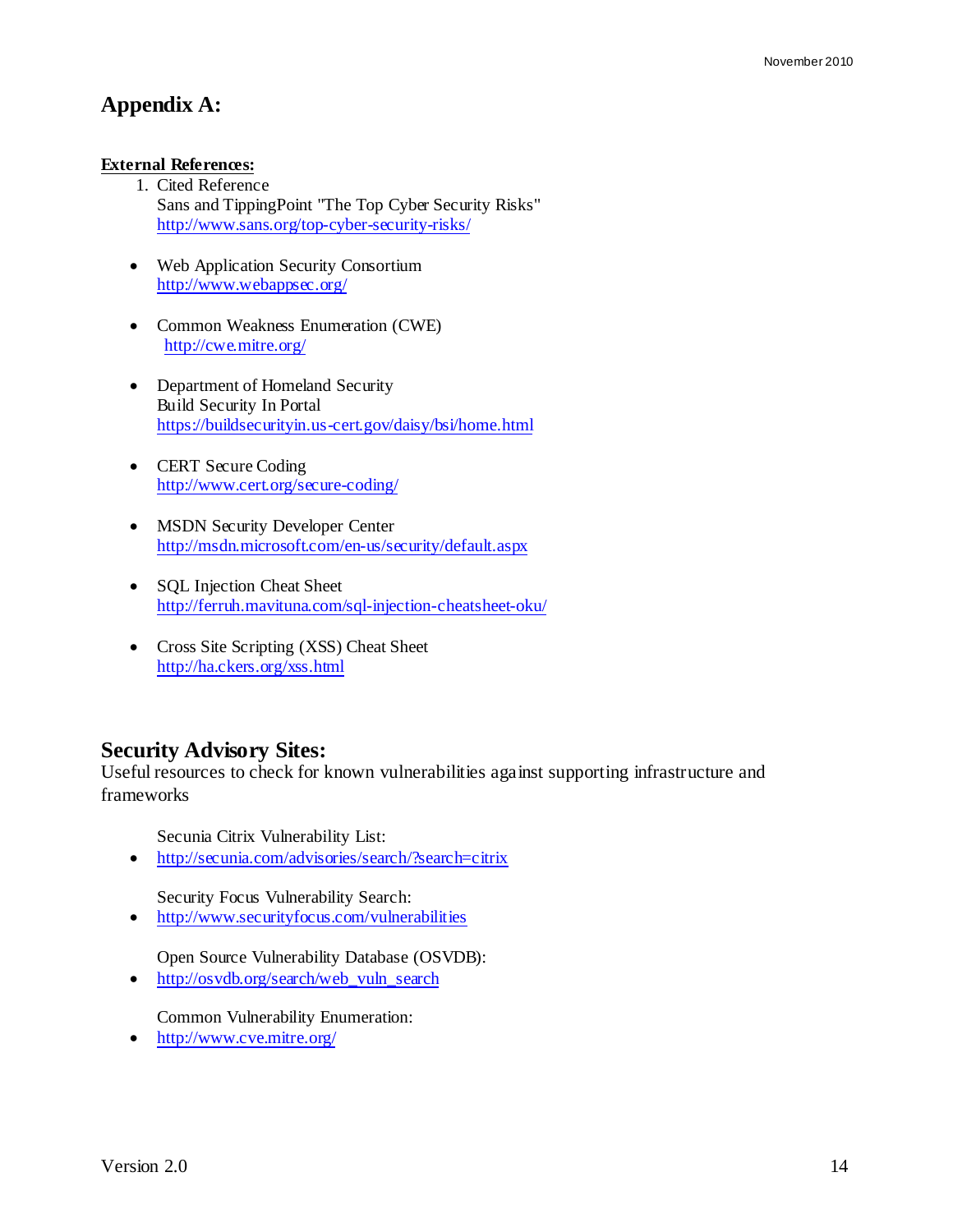## <span id="page-14-0"></span>**Appendix B: Glossary**

<span id="page-14-4"></span>**Abuse Case:** Describes the intentional and unintentional misuses of the software. Abuse cases should challenge the assumptions of the system design.

**Access Control:** A set of controls that grant or deny a user, or other entity, access to a system resource. This is usually based on hierarchical roles and individual privileges within a role, but also includes system to system interactions.

**Authentication:** A set of controls that are used to verify the identity of a user, or other entity, interacting with the software.

<span id="page-14-2"></span>**Availability:** A measure of a system's accessibility and usability.

<span id="page-14-5"></span>**Canonicalize:** To reduce various encodings and representations of data to a single simple form.

**Communication Security:** A set of controls that help ensure the software handles the sending and receiving of information in a secure manner.

<span id="page-14-1"></span>**Confidentiality:** To ensure that information is disclosed only to authorized parties.

<span id="page-14-6"></span>**Contextual Output Encoding:** Encoding output data based on how it will be utilized by the application. The specific methods vary depending on the way the output data is used. If the data is to be included in the response to the client, account for inclusion scenarios like: the body of an HTML document, an HTML attribute, within JavaScript, within a CSS or in a URL. You must also account for other use cases like SQL queries, XML and LDAP.

<span id="page-14-7"></span>**Cross Site Request Forgery:** An external website or application forces a client to make an unintended request to another application that the client has an active session with. Applications are vulnerable when they use known, or predictable, URLs and parameters; and when the browser automatically transmits all required session information with each request to the vulnerable application. (This is one of the only attacks specifically discussed in this document and is only included because the associated vulnerability is very common and poorly understood.)

**Cryptographic Practices:** A set of controls that ensure cryptographic operations within the applic ation are handled securely.

**Data Protection:** A set of controls that help ensure the software handles the storing of information in a secure manner.

**Database Security:** A set of controls that ensure that software interacts with a database in a secure manner and that the database is configured securely.

**Error Handling and Logging:** A set of practices that ensure the application handles errors safely and conducts proper event logging.

<span id="page-14-3"></span>**Exploit:** To take advantage of a vulnerability. Typically this is an intentional action designed to compromise the software's security controls by leveraging a vulnerability.

**File Management:** A set of controls that cover the interaction between the code and other system files.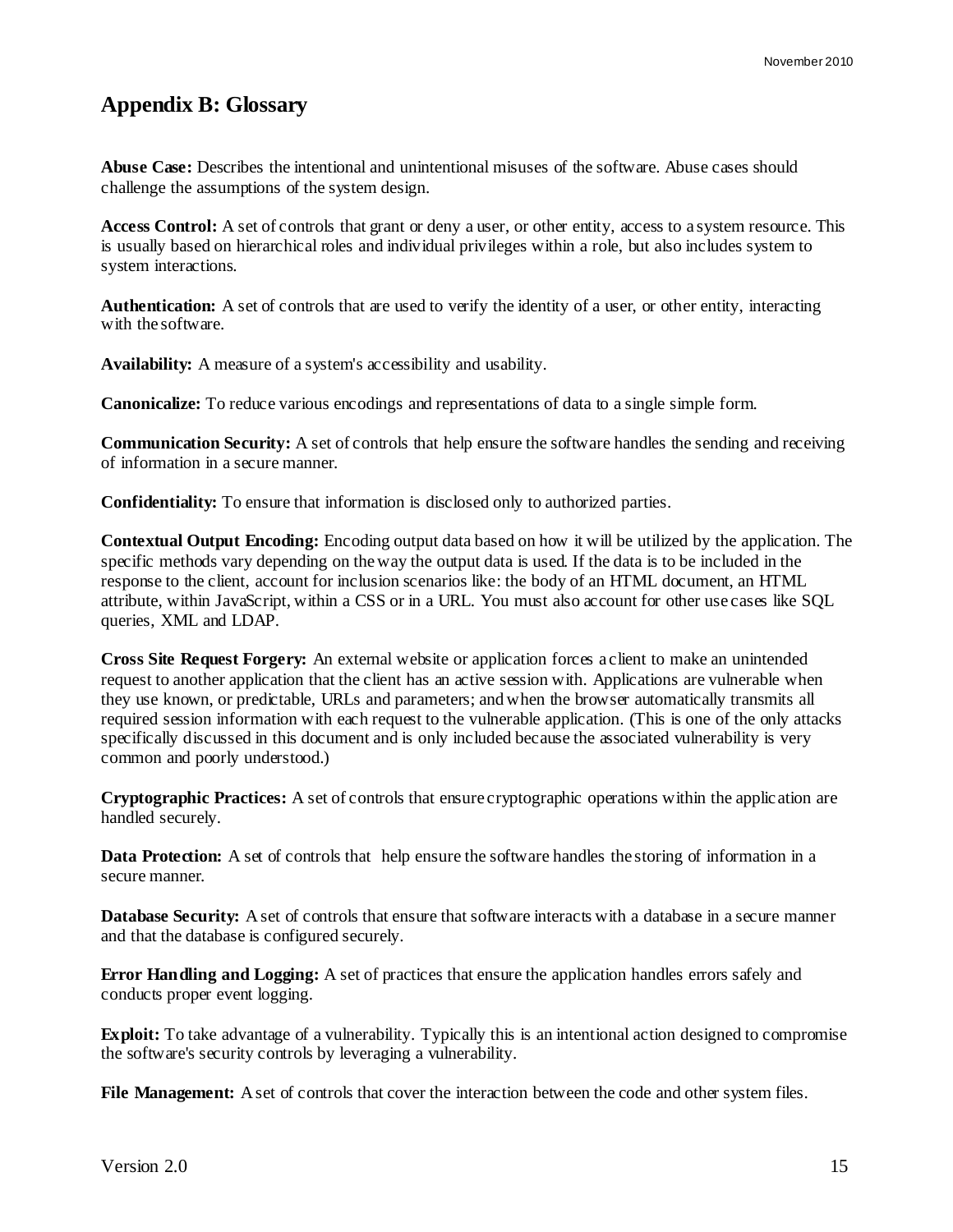**General Coding Practices:** A set of controls that cover coding practices that do not fit easily into other categories.

<span id="page-15-3"></span>**Hazardous Character:** Any character or encoded representation of a character that can effect the intended operation of the application or associated system by being interpreted to have a special meaning, outside the intended use of the character. These characters may be used to:

- Altering the structure of existing code or statements
- Inserting new unintended code
- Altering paths
- Causing unexpected outcomes from program functions or routines
- Causing error conditions
- Having any of the above effects on down stream applications or systems

<span id="page-15-4"></span>**HTML Entity Encode:** The process of replacing certain ASCII characters with their HTML entity equivalents. For example, encoding would replace the less than character "<" with the HTML equivalent "&tt;". HTML entities are 'inert' in most interpreters, especially browsers, which can mitigate certain client side attacks.

<span id="page-15-2"></span>**Impact:** A measure of the negative effect to the business that results from the occurrence of an undesired event; what would be the result of a vulnerability being exploited.

**Input Validation:** A set of controls that verify the properties of all input data matches what is expected by the application including types, lengths, ranges, acceptable character sets and does not include known hazardous characters.

<span id="page-15-0"></span>**Integrity:** The assurance that information is accurate, complete and valid, and has not been altered by an unauthorized action.

<span id="page-15-6"></span>**Log Event Data:** This should include the following:

- 1. Time stamp from a trusted system component
- 2. Severity rating for each event
- 3. Tagging of security relevant events, if they are mixed with other log entries
- 4. Identity of the account/user that caused the event
- 5. Source IP address associated with the request
- 6. Event outcome (success or failure)
- 7. Description of the event

**Memory Management:** A set of controls that address memory and buffer usage.

<span id="page-15-1"></span>**Mitigate:** Steps taken to reduce the severity of a vulnerability. These can include removing a vulnerability, making a vulnerability more difficult to exploit, or reducing the negative impact of a successful exploitation.

<span id="page-15-5"></span>**Multi-Factor Authentication:** An authentication process that requires the user to produce multiple distinct types of credentials. Typically this is based on something they have (e.g., smartcard), something they know (e.g., a pin), or something they are (e.g., data from a biometric reader).

**Output Encoding:** A set of controls addressing the use of encoding to ensure data output by the application is safe.

<span id="page-15-7"></span>**Parameterized Queries (prepared statements):** Keeps the query and data separate through the use of placeholders. The query structure is defined with place holders, the SQL statement is sent to the database and prepared, and then the prepared statement is combined with the parameter values. The prevents the query